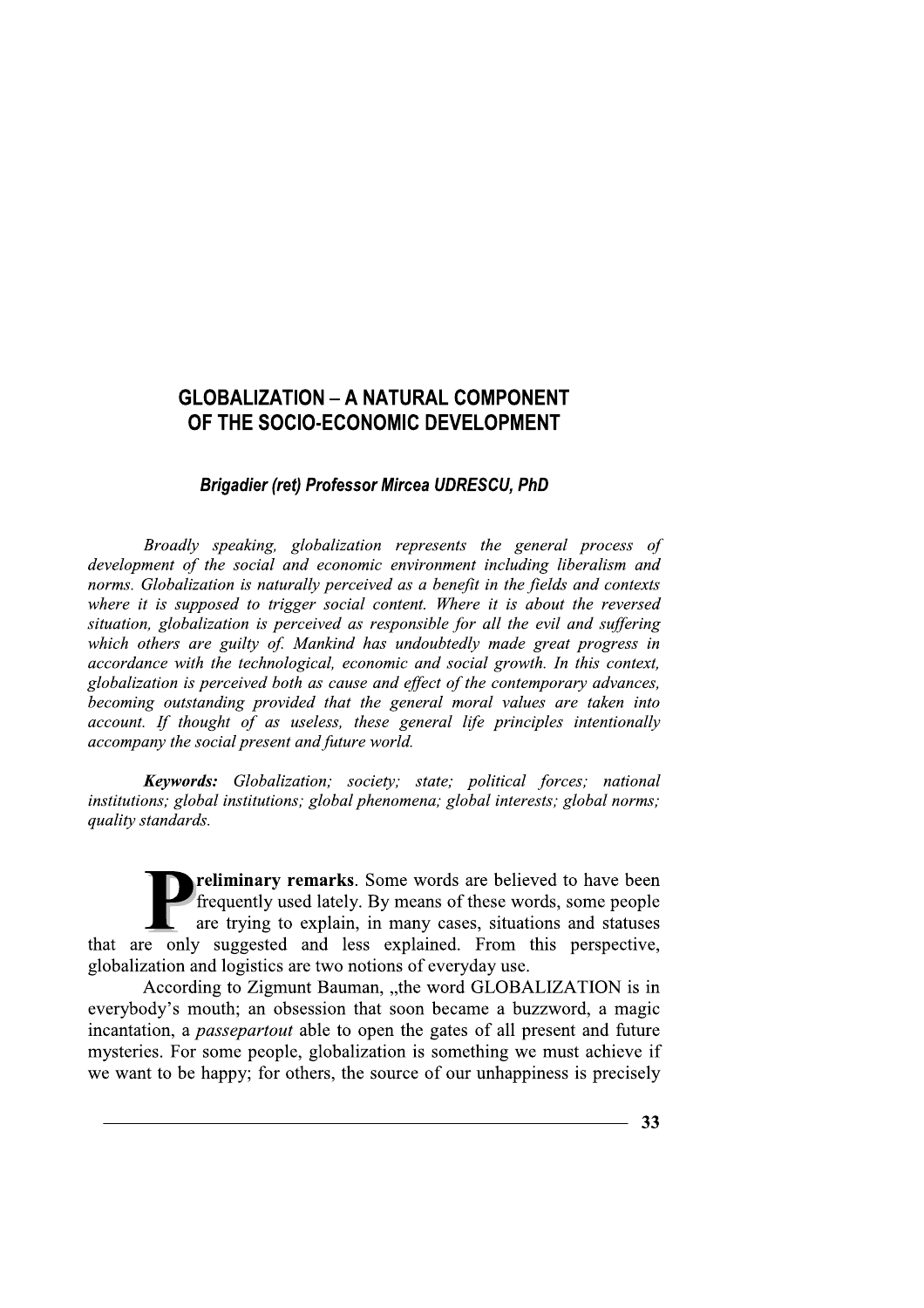globalization. However, everybody is certain that globalization is the implacable fate of mankind, an irreversible process affecting all of us, equally and similarly "[1].

Logistics in its turn is considered to cover the technical and material aspects underlying important human actions. We speak of the logistics of education, military logistics, marketing logistics, logistics of negotiations, logistics of the criminals, etc. Famous experts in economics try to persuade us that "successful managers of logistics will be those who will have an overall vision of the strategic plans of their own companies and will understand the role of logistics in implementing these plans... logistics will have a significant strategic role in the companies' gaining competitive advantage on a competitive global market"[2].

Globalization has economic effects not only upon individuals, businessmen, but also upon nation-states and state unions, with clear impact upon labour markets, financial markets, economic growth and convergence of national economies. As any political-social process, globalization cannot be either seen as an unlimited source of happiness for mankind, especially in sectors where labour productivity and labour efficiency are very low, or blamed for all the evils that certain social structures face.

The main features of globalization result from the main findings: significant decline of the mass production because of the location and because of the increased diversification of markets; increased importance of services within the framework of economic activities; more and more percentages of the value of individual products are represented by design, marketing, legal and financial consulting; standardization of products associated with widely spread economies is replaced by increased differentiation from the point of view of the local demand or of the specific demand; the national level of economic organization losses importance while the global levels of organization expand because of the global nature of finance and technologies; more and more governmental activities are regulated through international agreements; significant development of nongovernmental and informal cross-national networks etc.

Attempts to define the term. Undoubtedly, the history of mankind means the history of evolution of the trinomial space-speed-time set. Big and small social events are both cause and effect of the combination of the three components in the equation of becoming.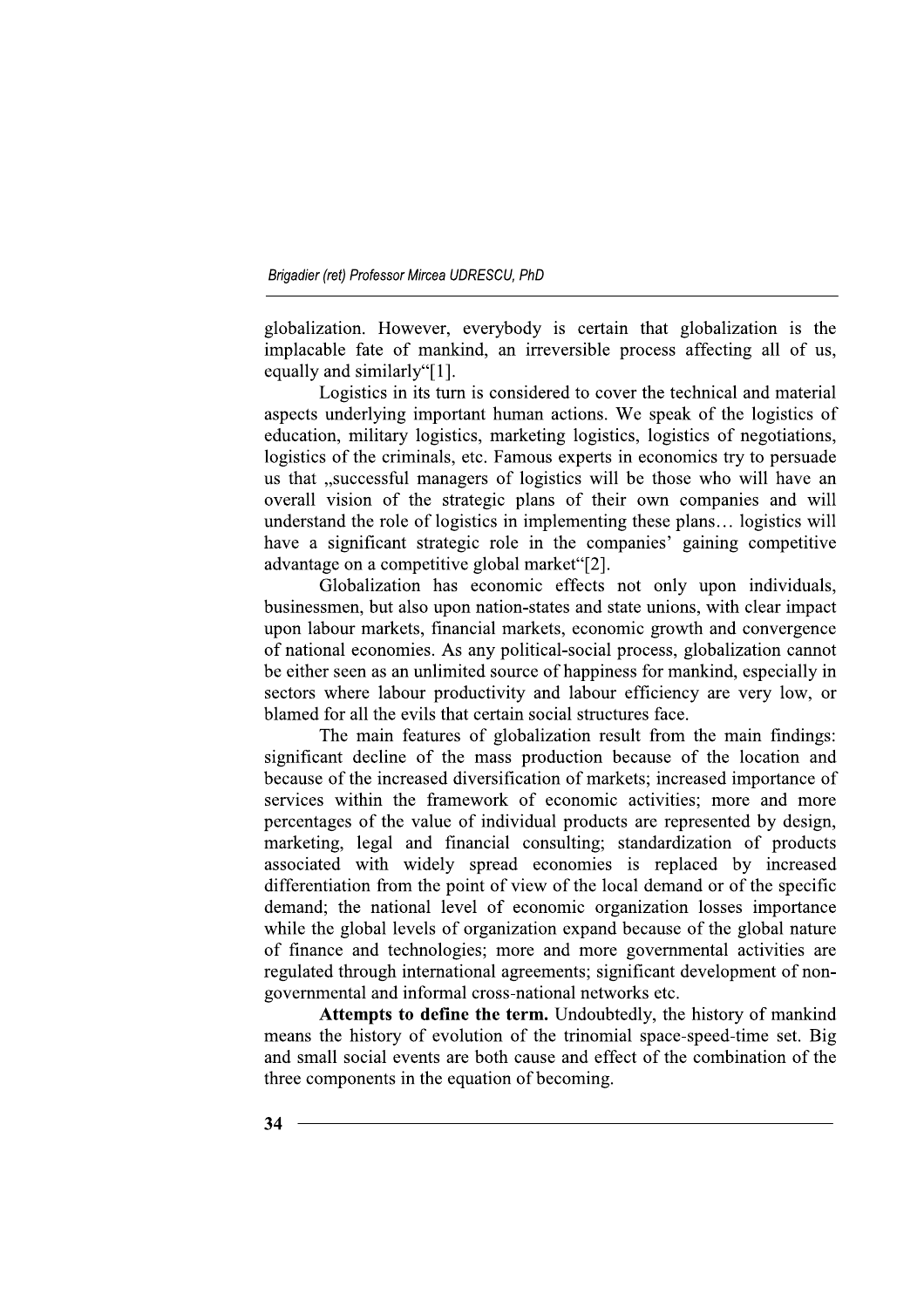Given this context, globalization has become not only one of the trendy words for academics, politicians, businessmen, but for any participant in the performance staging the human transformations.

In the latter's case, globalization fills their life, for better and worse, especially for worse. It comes from nowhere and acts implacably, especially when the time comes for the many to tighten their belt and accept new sacrifices. They wonder who causes it, for what and for whom, in whose name, and why it comes up in all discussions justifying the decisions that are made without them and especially against their interests.

Globalization has become ubiquitous; for some people, it equals general progress, while for others it has become a scapegoat, the cause of everything that goes wrong, especially in areas where poverty expands. Economic and financial crises start taking place because of globalization. It is not human actions, speculative capital and governments that trigger crises, but globalization.

Some governments blame globalization for the loss of national sovereignty, others justify their political actions of giving up their national sovereignty by integration into supra-state entities, justifying that local power diminishes when the confusing influence of financial markets and supra-state structures increases. For many political leaders, globalization is to blame because it drastically cuts the number of jobs, increases social inequity and the working conditions become sadistic.

Many people, even if they do not fight against globalization, fiercely oppose to the United Nations Organization, the International Monetary Fund, the World Bank, the World Trade Oorganization, the G7+1, the G-20, etc., but their actions become chaotic and destructive.

On the other hand, there are many politicians and economists who defend globalization, but question the practical way in which global organizations and advanced countries act in order to impose the requirements of globalization. Although the peoples affected by globalization were presented it as actions meant to increase their general living standards, the attempts to impose total freedom of movement of capitals in developing countries, where institutions able to manage the huge financial flows did not exist, resulted into financial crises, followed by increased poverty and general discontent. Thus, in many developing countries in Asia, Europe, Africa and South America, people's hopes in a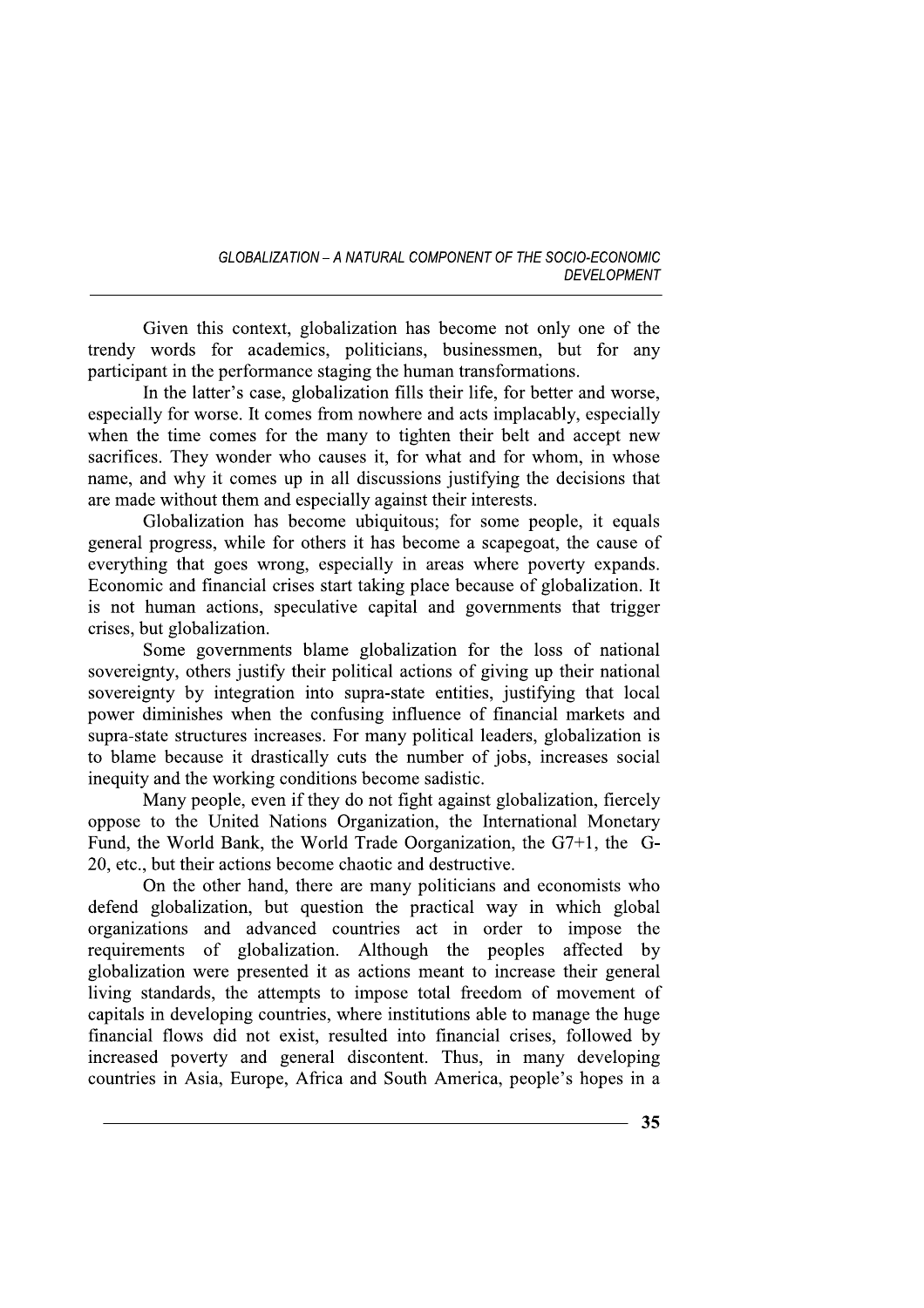better life created by global policies of global institutions crashed. People realize they live worse than before, or at least similarly, and they are at the same time unable to fight the overwhelming pace of globalization which becomes ubiquitous as local power combines with the globalizing power, everywhere and in all social sectors.

Consequently, many voices have been heard, not necessarily against globalization but definitely against the way in which the International Monetary Fund and the World Bank exported globalization in many developing countries where the initial purposes were deviated from as a result of financial engineering actions accompanied by corruption.

At the same time, many theoreticians and organizers of the socioeconomic practice are on the side of those who claim that, in general, globalization has positive effects for the world's population because of its social convergence; they strongly believe that costs and benefits will not be the same for everybody: some people will gain more, others will lose more, but they hope that most of the people will be satisfied. These points of view start from convictions that globalization undoubtedly carries high efficiency and productivity requirements combining beneficial effects with the negative effect of all those disregarding the laws of quality and morality. Consequently, the globalization process currently undergone is believed to have more positive than negative effects and to comply with the general laws of economic and social progress. For the supporters of globalization, ..in fact, the main losers of globalization are those people and countries that are not able to join the globalization process and lag behind, mainly because they do not possess credible institutions – political, legal, economic or social. On the other hand, the winners are those who enjoy the consequences of the fact that they have been able to be open towards globalization and attracted trade, capital and foreign technology"[3].

Globalization followers claim that markets. supra-national institutions and companies with global interests are the frontline of globalization expansion much more than most governments. For them, it is easy to understand that markets develop efficiently where governments interfere less; however, the significant role of the governments in maintaining a certain economic stability and ensuring social protection is still admitted. That is why "globalization and technology nowadays are an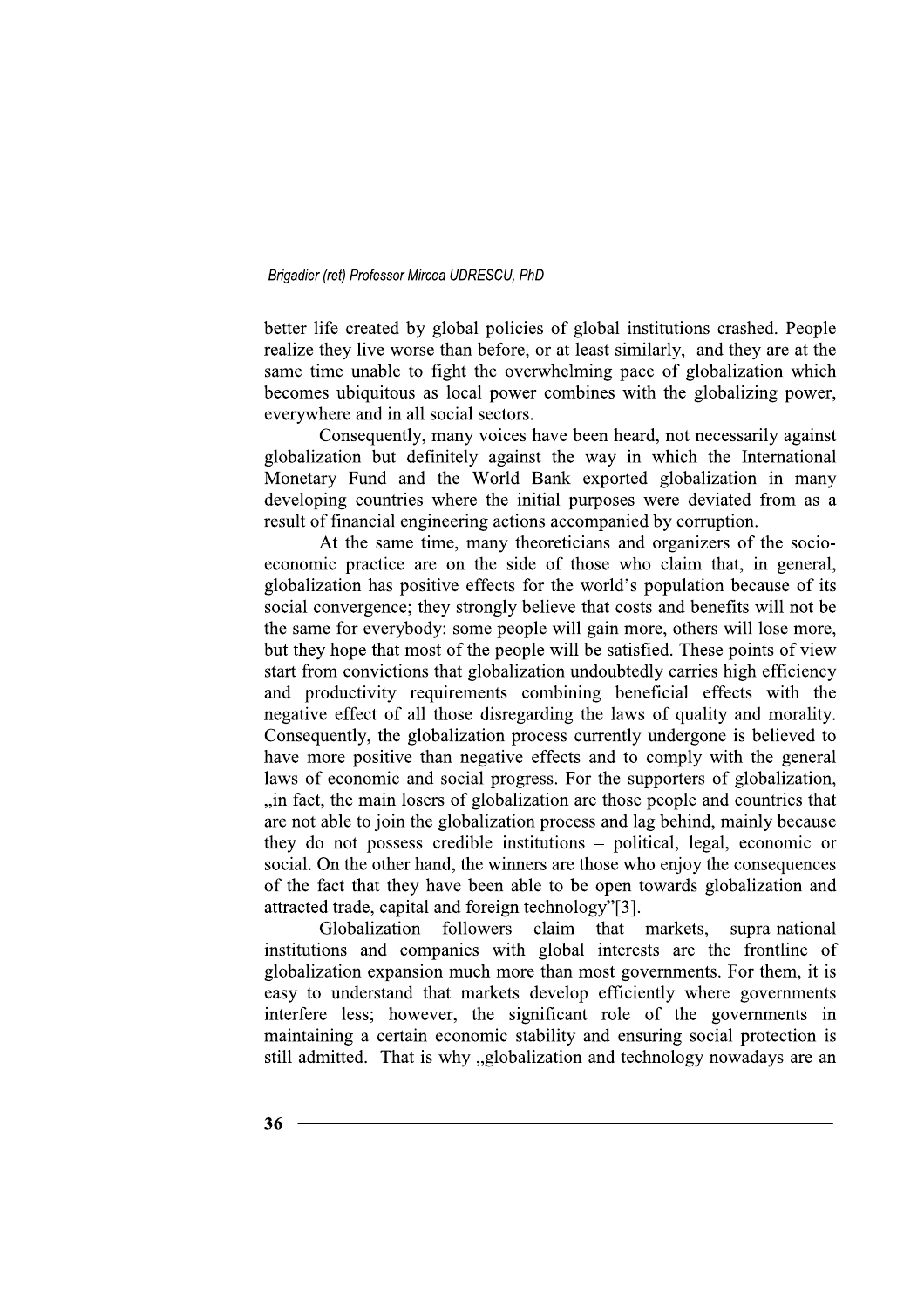unfinished revolution. They lack social regulations. Until a new global framework of social rules is established, the current concerns will exist"[4].

When we try to define the agent responsible for the general framework of social rules, everything becomes general, without excluding the existence of a global government, above all governments. The speeches of two important statesmen at the Davos summit in January 2000. Tony Blair and Bill Clinton, are significant in this respect, as they supported globalization without involving their governments.

The press insisted at that time that Tony Blair was a supporter of an open global economy and of a global society, a view possible only in the next century if the world wisely makes use of the benefits of globalization and ethical rules are created to involve all countries in this effort while. through an international ethical involvement, countries will help the poor, remove the causes of genocide and the main environmental problems.

According to Bill Clinton, "it is essential that workers and families in advanced countries and those in developing countries make use of globalization. Industrialized countries should make sure that the poor and all those who face difficulties during the changes are not neglected and all workers have access to the benefits of education and professional training for the application of new technologies. The leaders of developing countries should reduce the gap between the rich and the poor and make sure that both governments and institutions are open and transparent. This is crucial to attract foreign investments in order to improve the development parameters and to solve social problems. Industrialized economies can help developing countries that do not take the necessary measures up to a certain limit. They can, however, reduce the burden of debt of these countries, make trade with these countries, invest in these countries and support education and training policies in these countries [5].

For the representatives of the big economies of the world, globalization is obviously needed; its objective is a sum of pragmatic ideals, excluding any dogmatic, ideological ideals. For Tony Blair and Bill Clinton, globalization is the "direction of the water to flow"; all progress-incurring countries will go along this direction; the others, if they want to be helped, will have to make sustainable efforts themselves in order to reduce the differences between themselves and the top countries.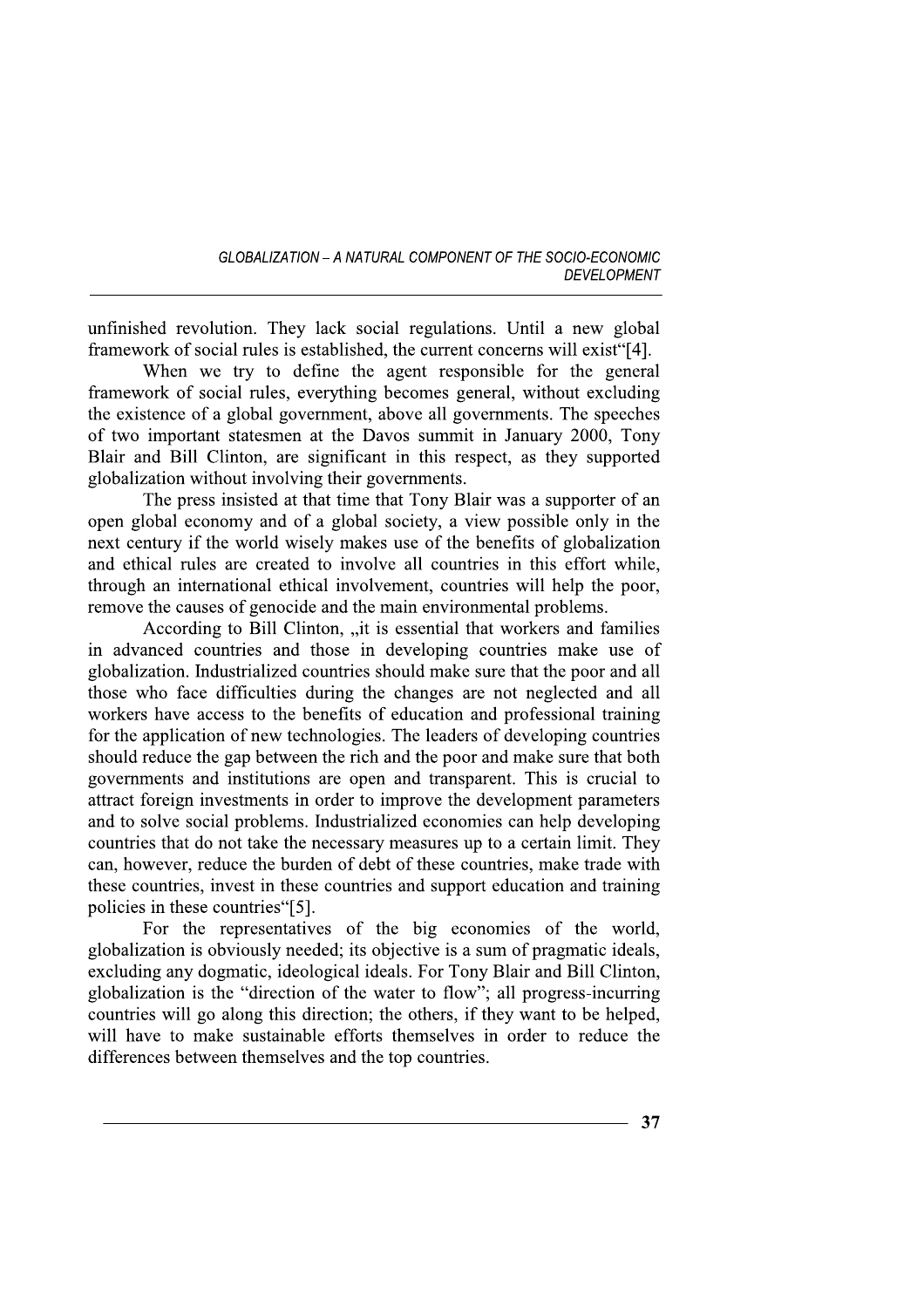Globalization seems to be practically a certainty with a lot of uncertainties. It is certain that we now speak of globalization, of a globalized economy, of a global environment, of global policies, of global terrorism, etc. Consequently, the definitions of globalization are as many as the various approaches to globalization that determined these definitions.

Thus, for the Romanian economic environment, globalization is, as the case may be, ..a long-term way or system to receive and deal with the crucial contemporary problems, caused by the interaction of multiple economic, technical, political, social, cultural, ecological processes and phenomena and the forecasting of the solutions to these problems, in a broader perspective, by the international community. In such a globalist approach, the whole acquires properties and features that the components do not possess"[6]. The definition suggests the intricate process of inter-related planning of the big problems of mankind by the international community, understood as an important international "actor". The biggest difficulty is the fact that the international community does not act in a synergetic way, in an optimal way, but as a sum of entities, in many cases having various interests and very often, divergent interests! It is however obvious that the object and the subject of globalization are represented by states, some of them initiating and supporting globalization phenomena that are favourable to them, others only suffering from the negative effects of these phenomena.

From another perspective, "globalization is a dynamic process of liberalization, openness and international integration into a wide range of markets, from labour markets to goods and services and capital and technologies. Eventually, globalization is based on freedom: freedom to make trade with the rest of the world, and to capitalize to the relative advantage of each and every country, freedom to invest where capital profits are high at a tolerable risk level, and freedom to open businesses in a country you can choose, for higher profits or for larger percentages of the markets, or, at the individual level, for better salaries and/or better working conditions [7]. The definition insists on liberalization, openness and international integration; freedom of action is the key word; the object of globalization is the large global geographical areas covered by states while the subject of globalization remains undefined: it can be successful companies from anywhere.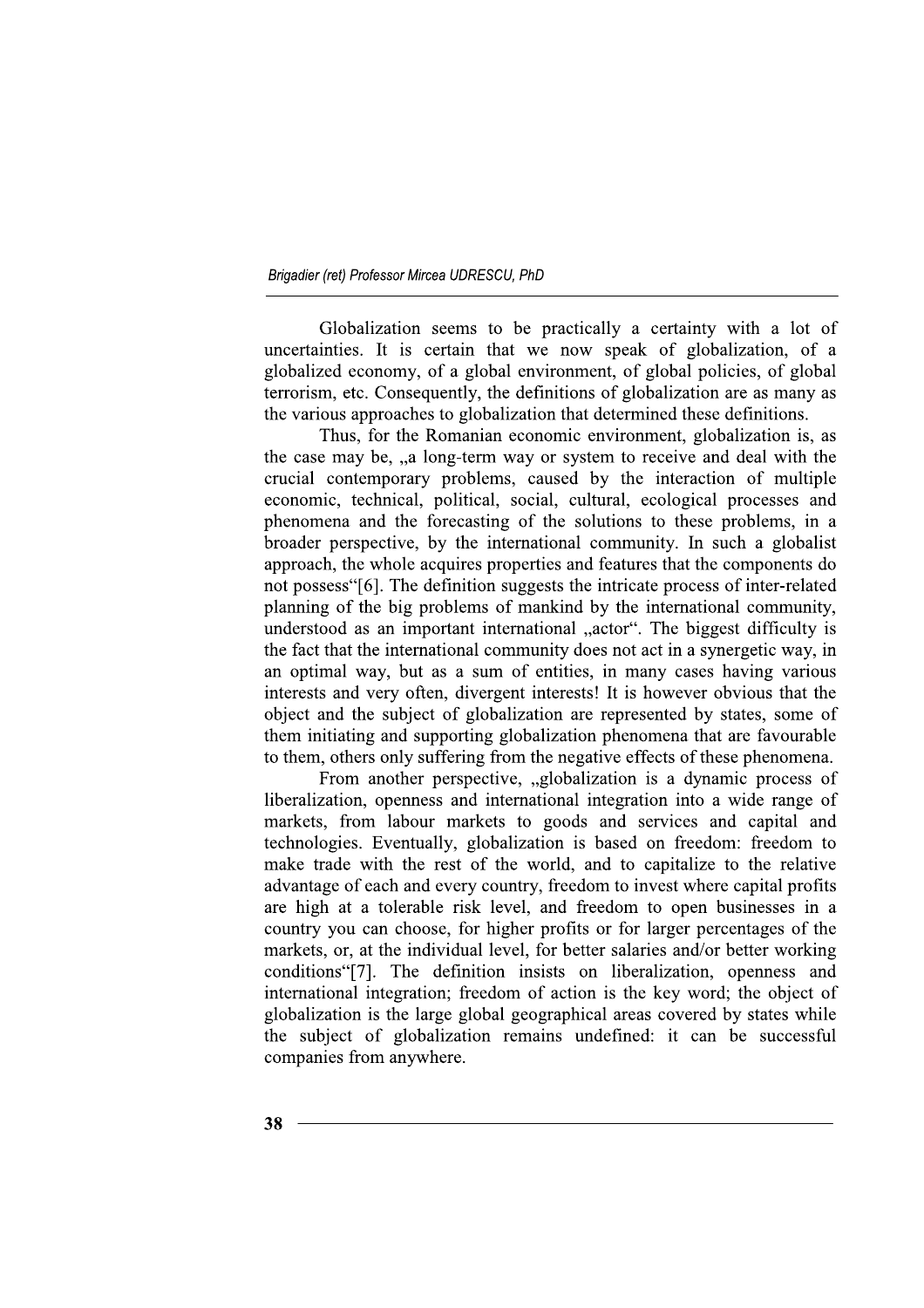In our view, globalization is the international institutional framework through which companies promote their own interests with no need of protective and mediation actions from the states. Given such a context, capital can move freely, companies can do business everywhere, citizens can move freely, the national legislative framework is subordinated to the global legislative framework, and the fundamental principles of human action are subject to criteria of efficacy, efficiency and profit.

The current globalization is the expression of enhanced multiple inter-connections, i.e., political, economic, cultural and, last but not least, military. The globalization trend noticed after 1980 is perceived as a superior progress of social evolution, a consequence of the real revolution of IT and data processing. This process of aggressive intensification of interconnections has a contradictory nature, implying both integration and fragmentation, the process of rendering homogeneity as well as diversification, globalization and localization, enrichment, and rendering poor, of course, only some to the advantage of others.

Looking back into history, we can state that global ideas and actions have always accompanied the evolution of society. For any individual, global actions are those that go beyond one's concrete space and time. We believe that, for the primitive human being, the regulations regarding the hunting areas and the areas to pick up fruits and roots were the preliminary conditions of " globalization". Making vassal the population of the feuds was also a preliminary condition of globalization. The great empires of ancient times and feudal times can be understood as trends to expand and strengthen the power of a state over large territories because of global interests – globalism according to the times lived in. during the large process of global expansion, as a proof of balance, states and boundaries imposed themselves and the global power belonged to well-determined individuals, like the king, the emperor, etc., in their capacity of recognized representatives of national entities. In ancient and feudal times, the state, represented by its leader, had unlimited power over citizens, properties and goods that were placed within certain boundaries and frontiers. Even wars in those times were waged as a result of the will and in the name of the emperor, the king of the military leader.

The dawn of capitalism appeared when the private property in workshops, factories, big enterprises and companies strengthened, and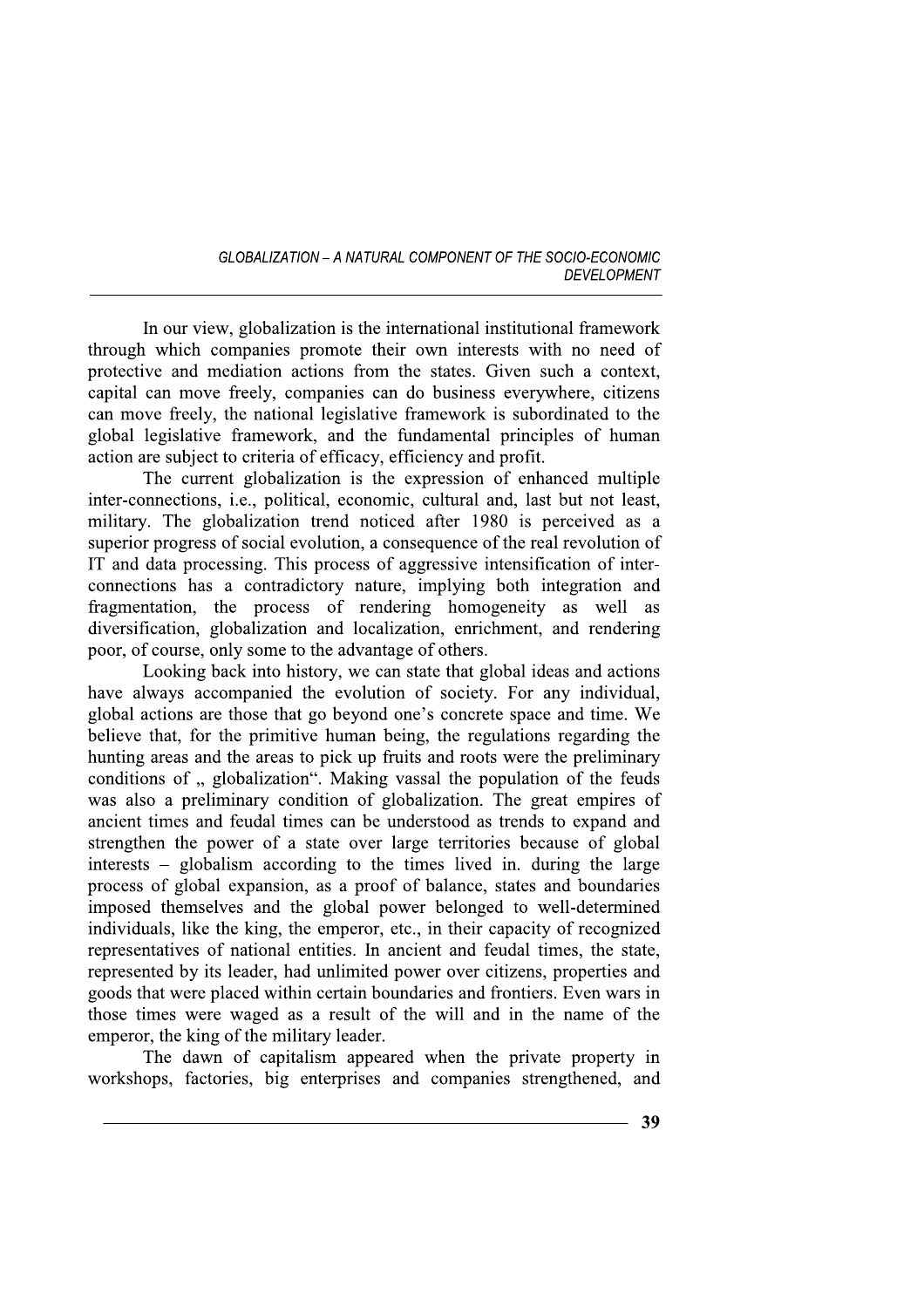financial property increased as well; big owners and central public authorities started cooperating, especially with respect to property. However, these economic-political entities, becoming aware of the need of a central protective authority, initiated the removal of the state run by an *autocrat*, in order to replace it with a representative state, a regulatory state, based on democracy understood and enforced at their level of big owners: the so-called "bourgeois-democratic" stage, in order to give an image and to justify their political advance and to remove the autocrat and the big feudal masters, their supporters (e.g. the stage of the revolutions led by Cromwell, Robespierre, etc). From now on, national states become instruments of the private and financial property, meant to ensure the legislative framework to develop property. The wish to remove external competition and to develop their own business in peace made the domestic companies expand their activity from a certain local range towards a national one, under the protection of the state, which constitutes a form of manifestation of the monopolist interests of companies and their expansion to the the latter's national level; afterwards, through colonial wars and domination, they became *international* – expressly helped by the national state – then acquired a *transmational nature*, but this time to the detriment of national states which they turned into their economic vassals.

Beneficial consequences of globalization. Globalization is, at the same time, a process and a state of affairs. It is a process which incurs major quantitative and qualitative changes in time, and is a state of affairs because it allows comparison of the constituting components for each evolutionary moment.

Beyond its political reasons, globalization can be justified through two major components: technological development and evolution of the exchange markets.

Technological development caused major mutations in all sectors of while development of transport and communications activity. (telecommunications) resulted in spectacular reduction of costs. Generally speaking, we can say that , not only the price of transport decreased, but also the importance of goods trade in the global economy. Transport of raw materials and of raw food products has been replaced to a large extent with finite manufactured goods, made from light materials and taking less space. In other words, the products traded currently have a higher value per unit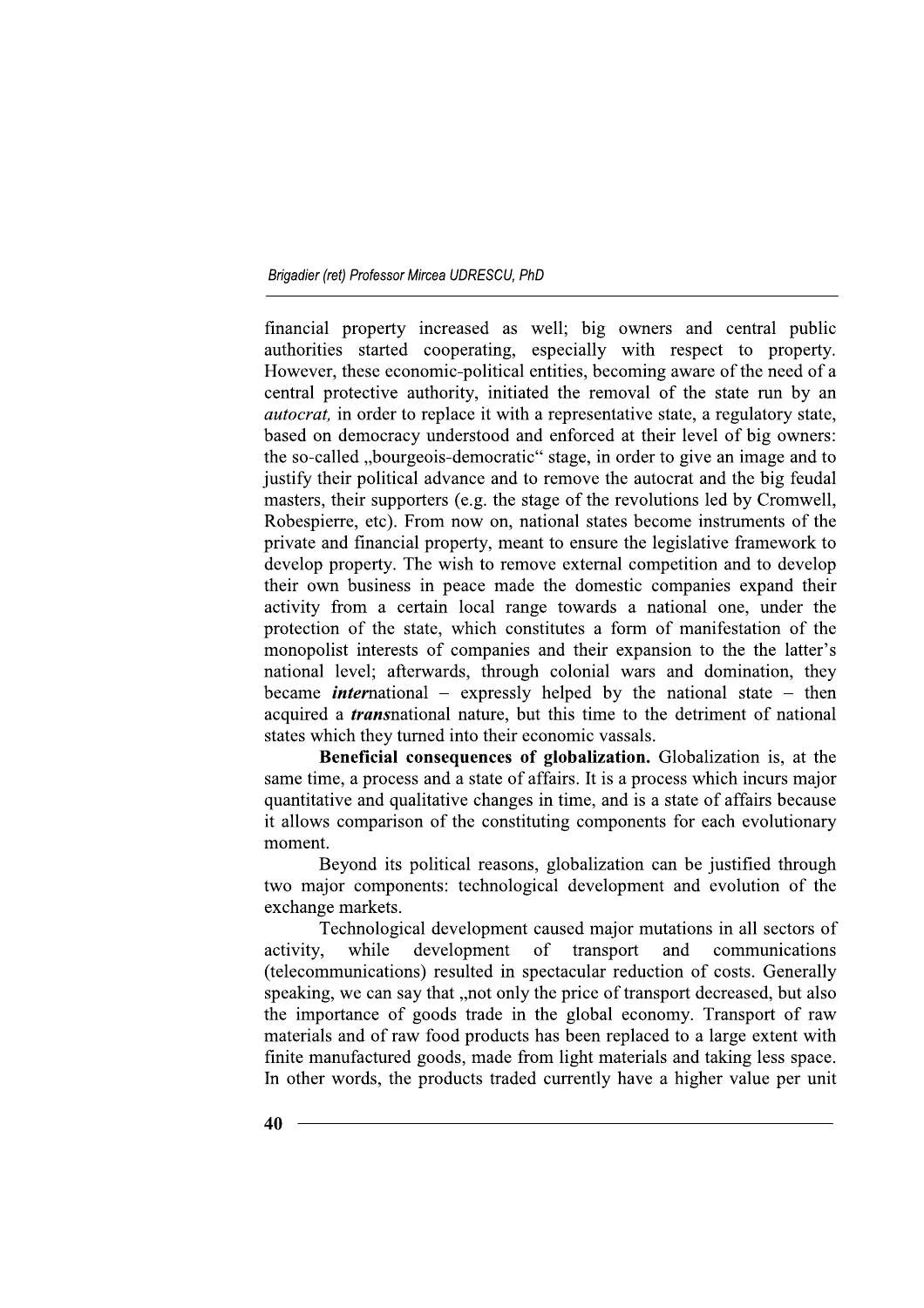while the cost of transport decreased, thus reducing the proportion of the previous items as against the following items. The natural barriers of time and space between countries diminished and the costs of delivery goods, services, people, capital, technology or information from one country to another has decreased as well. Global distances diminished through internationalization of economy and the level of interdependency increases"[13].

The second parameter, liberalization of the exchanges of goods, services and capital took place worldwide through the General Agreement of Trade and Tariffs, resulted from the coordinated action of the World Trade Organisation, the Organisation for Economic Cooperation and Development and the International Monetary Fund and is implemented through many bilateral and regional agreements.

The neo-classical economic models consider that internal financing is the major engine of development. Countries that make more savings can invest more and, consequently, can develop faster. The well-desired convergence is reached to various degrees however, because social productivity and the ratios of the saved amounts of money are not the same everywhere: they differ from one region to another, from one country to another. In these models, trade liberalization can indirectly speed up economic growth, thus generating higher economic efficiency by allocating productive resources to those sectors that have a higher advantage; international competition makes companies become more open to innovation and assimilation of foreign technologies, while closed economies lack the basics needed for innovation and enhanced productivity[14].

We can therefore understand why globalization does not cause the same levels of satisfaction, since technological and scientific knowledge is not the same. Consequently, the income per capita of the countries included in the waves of globalization does not necessarily tend to converge towards equilibrium since the countries do not possess technical knowledge to the same extent; however, we can establish a link between the progress of the endogenous productivity and the external influence. If goods are manufactured in a country that is better placed from the economic point of view, those goods become assets for the global market in terms of quality and costs. Examples in this respect are the microprocessors, cars, planes,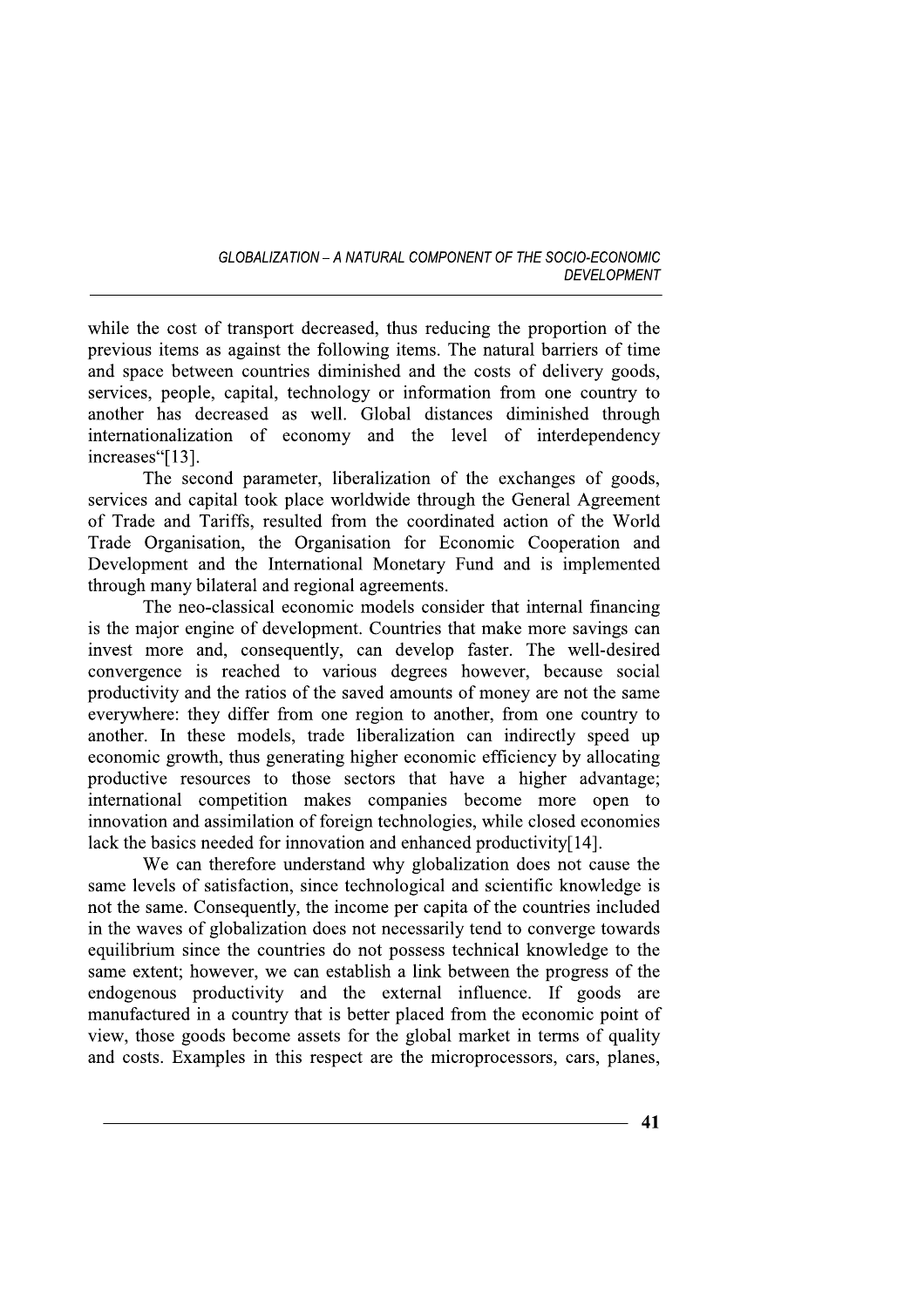mobile phones, etc., goods whose quality has increased in time but whose prices decreased proportionally with experience.

Most theoretical and empirical analyses however reveal a strong positive correlation between the financial system and economic growth in time. Consequently, loans are considered to have a major role and to be an engine of research, innovation and entrepreneurship; this engine becomes very useful when investment opportunities promise profit. In principle, the growth rates of developing countries are subject to two kinds of constraints: their own ability to save and to invest and their ability to attract foreign money to finance imports meant to support economic growth. It is worth noting that in the case of these processes, capital savings are inevitably directed towards profitable sectors of activity where countries and companies that accumulated more and invested more can make more money. The capitals available in developing countries can be attracted in these flows; thus, poor countries can become creditors of advanced countries, which means more freedom for capital flows, instead of rendering homogenous the various living standards, on the contrary, which will increase discrepancies [19].

More and more opinions about the benefits of globalization are being heard anyway: "Global capitalism is the most promising institutional arrangement for the world's prosperity that mankind has ever seen. The long expected hopes of convergence between rich and poor regions are eventually about to come true. Mankind will need wisdom and diligence to enjoy the big potential benefits. Mankind must be prepared to deal with the regions lagging behind with honesty and courage by paying attention to the critical issues, still unsolved, of the tropical development. Mankind must learn how to run an open system based on the rule of law, in virtue of the common principles across the world"[20].

Obviously, globalization, real convergence and allocation of income depend on technical progress which underlies labour productivity and interrelates salaries and profit. That is why globalization is seen as a mechanism to spread technical progress across the world. Through the goods and services imported from advanced countries once trade becomes liberalized, the developing countries adapt themselves to the new technologies thus becoming more productive and yielding higher performance. Through liberalization of capital, direct foreign investments are facilitated in less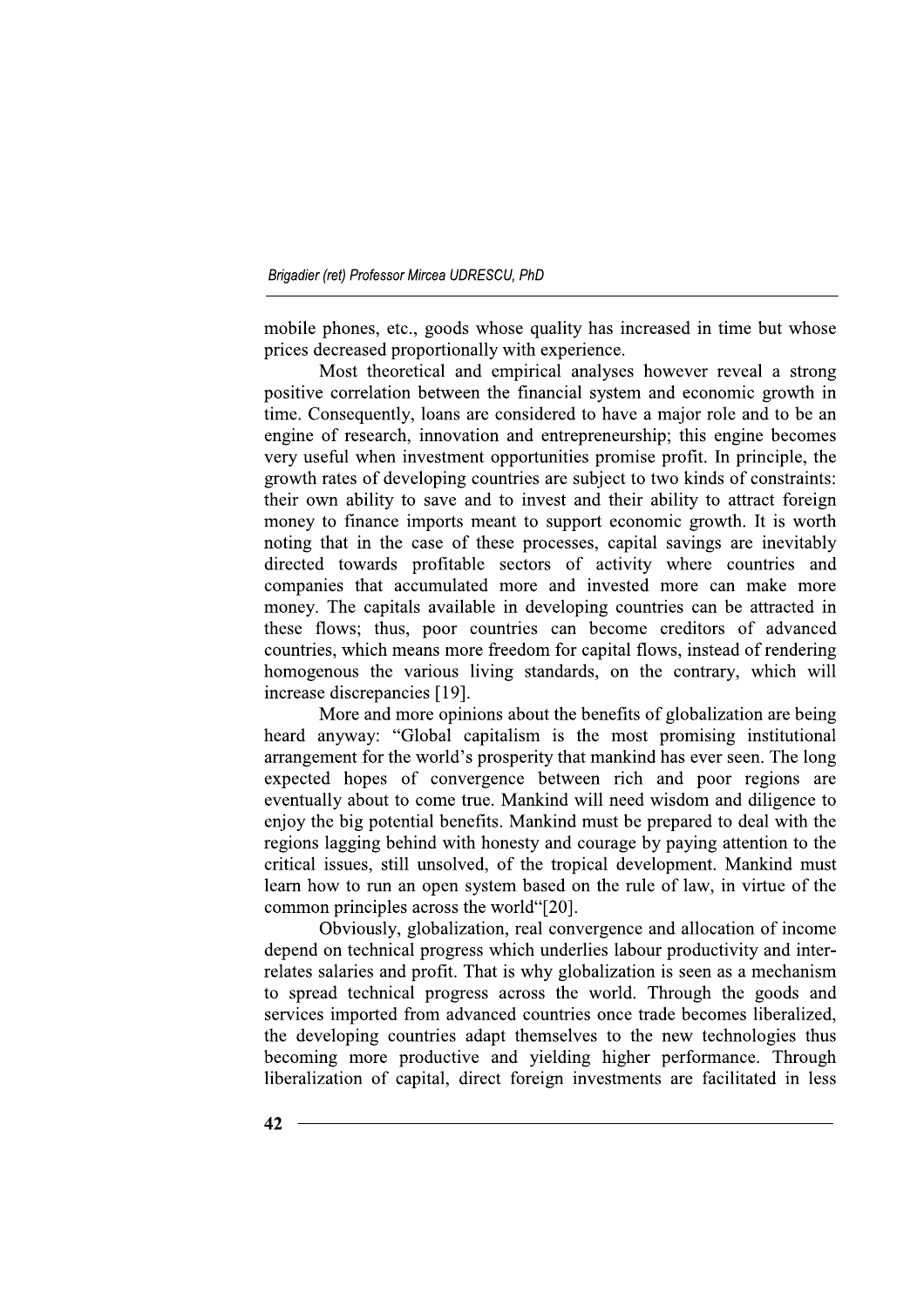developed countries a transfer of high performance technology towards these countries being thus achieved. Through liberalization of the labour market, immigrant workers acquire new knowledge that can become useful for them in their countries of origin. This judgement leads to the conclusion that globalization can help global convergence, especially because the less developed countries are given the chance to import and export competitive goods through an appropriate technological transfer.

Basically, convergence, justified by globalization, supports the mirage of eradicating poverty and generating incomes similar to the incomes of the populations in economically developed countries.

Globalization has consequences upon the territorial distribution of the economic activity according to the comparative advantage of countries and companies. Undoubtedly, redistribution leads to changes in the workforce management, especially in salaries, with implications in understanding the impact of globalization upon the labour market. In most cases, theoretical models claim that globalization causes mankind to get involved in international competition thus inducing a better allocation of the labour force, capital and technology, by giving the chance to each state involved in the globalizing competition to specialize in production by adding value to comparative advantages that are typical of the production factors. In developed countries, the demand of highly qualified workforce is increasing, while the demand of low qualification workforce is decreasing. Consequently, the chances that less qualified workers receive lower paid jobs are increasing and this can cause growing discontent and unemployment.

At the same time, the demand of workforce in developed countries, both qualified and less qualified, is increasing and, although foreign and domestic investment companies have the capabilities to compete on the international market, in the sense of attracting workforce at lower salaries, unemployment is decreasing which reveals a convergence trend. By liberalizing labour and increased international competition, the strength of national markets diminishes, and employers can react faster to the changes in the labour costs. This means that higher mobility of capitals makes it possible to reallocate production in cases where there is better correlation between labour costs and productivity, and more hope of economic profit.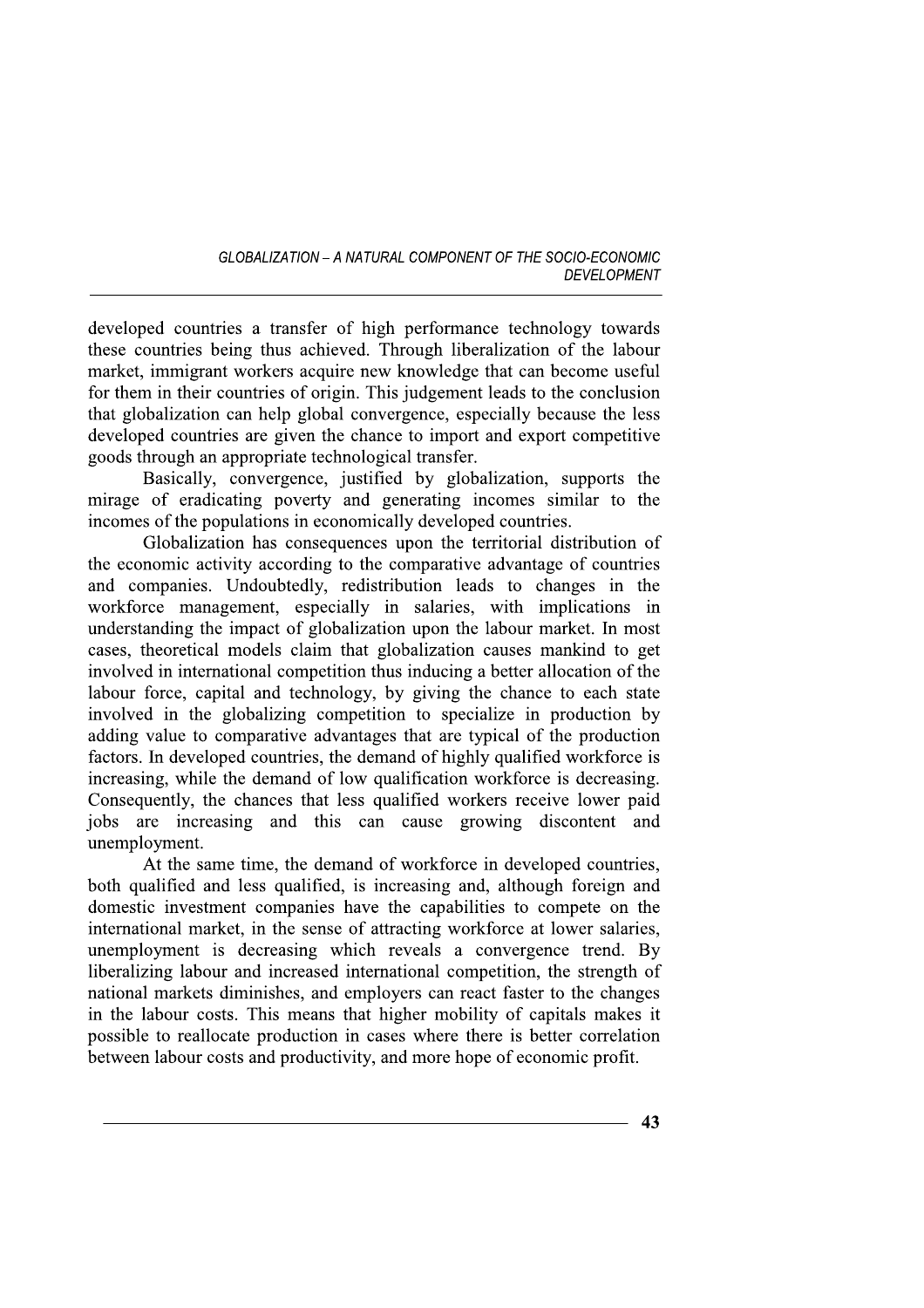The convergence processes typical for the labour force and related to globalization are justified by the propensity to efficiency, given, as the case may be: by increased trade – goods manufactured in underdeveloped countries with low costs of the labour force and low prices, compete with good manufactured in advanced countries with higher labour costs; direct foreign investments – companies relocate their business in areas where labour costs are lower than in the countries of origin; emigration – workers from developing countries emigrate to advanced countries and compete with their domestic labour force.

Beyond any criticicism, it seems that multinationals and governments need each other and normally reach a compromise solution where companies maximize a certain reasonable profit and governments maximize a certain reasonable level of fiscal income and employment. It is generally becoming more and more obvious that, as a result of the globalization processes, companies rather than states become the main players of the world economy. However, states are still preserving their regulatory role in reducing the negative effects that may be incurred from uncontrolled competition.

Economic globalization has been accompanied by the emergence of bodies that monitor the behaviour of the states from the point of view of complying with the free market regulations. Thus, when governments make decisions, they not only must comply with domestic political and economic forces but also with the international and regional agencies that register and monitor all domestic decisions. Thus, governments that enjoy international credibility also enjoy privileged financial flows while those governments that do not manage to comply with global or regional regulations can become subject to restrictive actions. Significant withdrawal of funds can influence the citizens' living standard and political stability and the reliability of the government can be hugely eroded. Thus, globalization becomes a major tool to run the domestic political life by arbitrating, through the public opinion, the behaviour of governments.

The real revolution caused by globalization on international markets forced the states to re-think their functions and to adapt the latter to the new realities, characterized by the fact that investors, that is financial capital and global companies make states compete in the beginning and later on reveal the public opinion where they will invest. Since the macroeconomic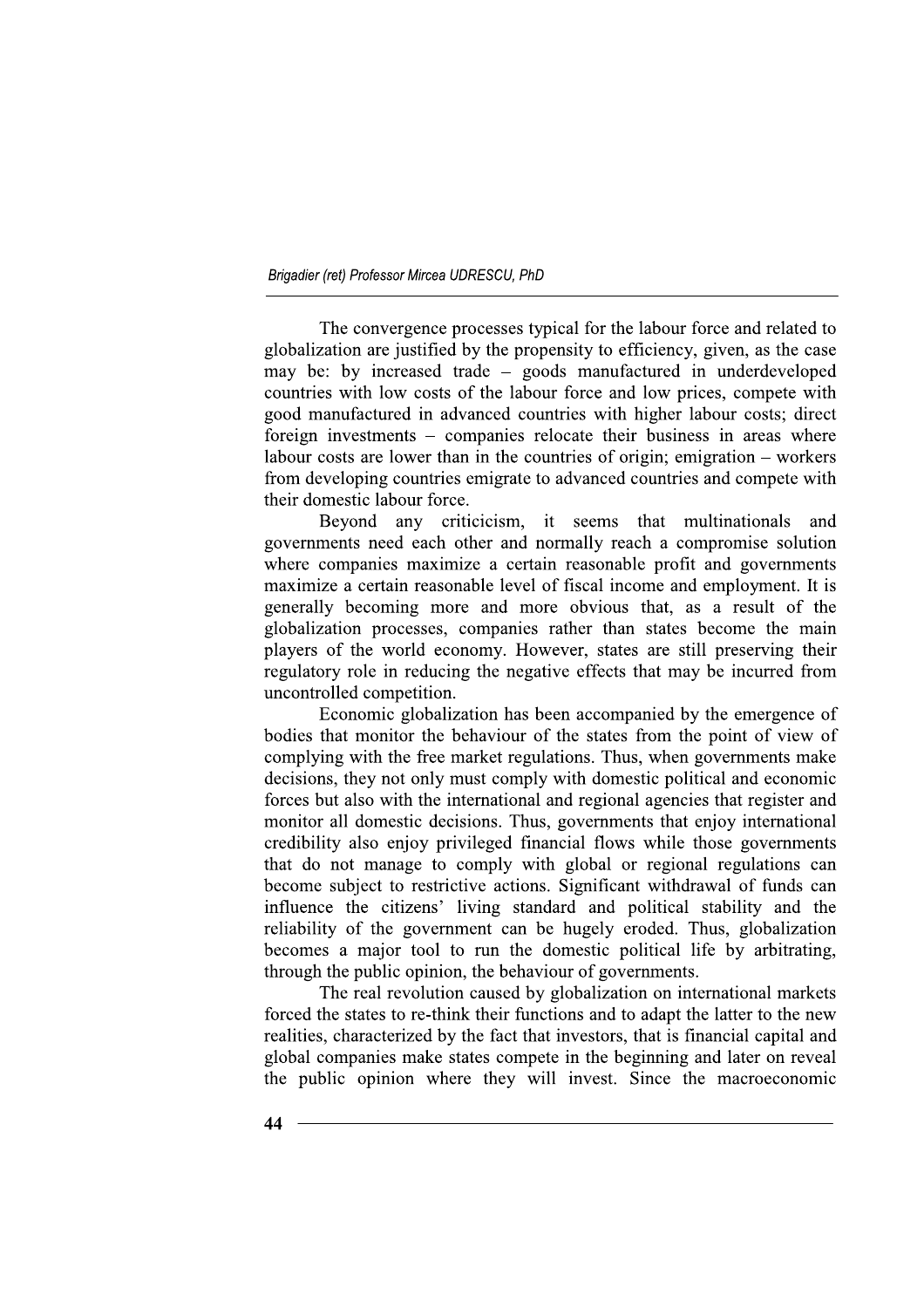component diminishes, they are objectively directed towards more involvement in improving their own human capital and the general domestic market conditions: a high-performance educational system, good infrastructure, a well structured financial system, a non-partinic legal system, etc. become ingredients that help states to attract funds for big projects.

At the same time, a certain social reality characterized by a combination of institutional corruption and legal and political insecurity appears in many underdeveloped countries and also in some developed ones and encourages speculative financing and investments that, instead of improving the living standards, bring about more poverty and frustration of the employees.

That is why the countries enjoying international recognition are those which overtly contribute to the proper operation of the markets through clear cooperation between the public sector and the private one, either at the domestic or at the international level. These countries make sure their own regulations are well understood and sanctioned, in full compliance with international standards and the guidelines sent by international bodies to each separate country and favour development of practical systems of education, health, social protection and violence prevention. In response to the requirements imposed by globalization, the states give up certain macroeconomic prerogatives and focus more on microeconomic policies and balanced cooperation between the state and the civil society.

Globalization is generally accompanied by obvious success in many areas and also by many economic and financial crises. Globalization seems to favour everybody but is perceived as responsible for increasing discrepancies between the poor and the rich, by rendering even poorer those who were already poor and by allowing significant differences in development among various countries.

The engine behind globalization is the increased competition between companies, triggered by the openness of economies which facilitates expanded mobility of goods and services, of financial capitals and labour force; the states are compelled to comply with international standards in order to have access to the competition for funds and investments meant to ensure higher development.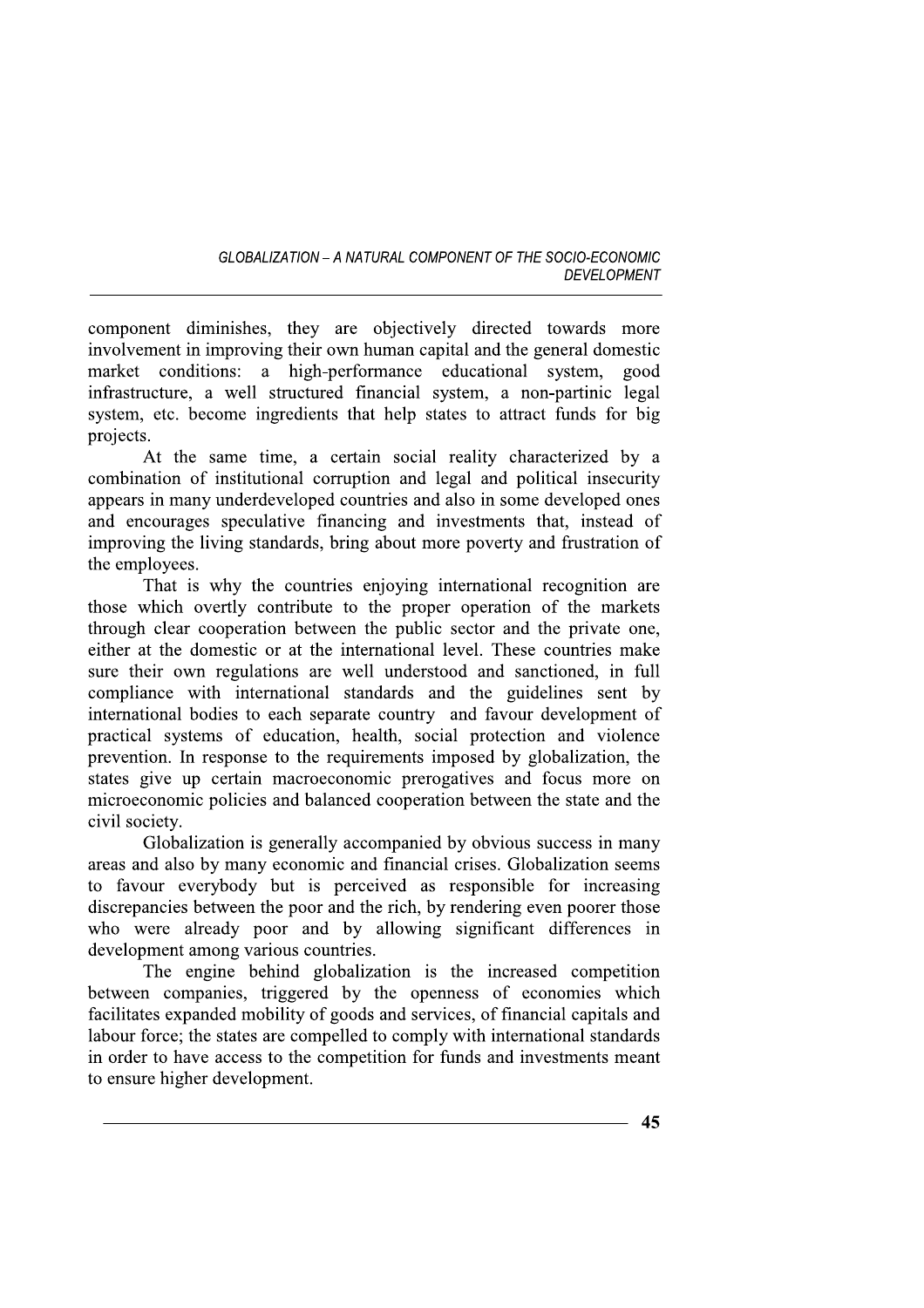The theories supporting globalization claim that countries with strong democratic institutions and economic policies that focus on education and training and are open to international business enjoy better access to foreign investments than countries that lack such institutions and development policies. Given the context of increased globalization, the winners are the consumers all around the world because they see prices go down and have the feeling that their real income is increasing; these aspects take place as soon as important mutations occur in the sovereignity component of each state.

This beneficial image of globalization is supported by the following facts: the amount of trade increases as a result of trade development and liberalization and of the cuts in general transportation costs which makes the supply of goods and services increase; an impact will be the increased quality and lower prices; once capital flows increase, capital costs decrease which facilitates easier access to loans for consumption and investment; capital transfers are followed by modern technology transfers which impact upon the general professional training and education, with major implications, in the sense that it incurs growth, upon labour productivity, consumption and exports; labour force migration salaries. from underdeveloped countries towards developed countries allows increased family income and increased consumption and economy growth in their countries of origin.

People across the world, if they work and make loans, can have goods and services at lower prices, lower interest rates, easy access to education, professional training and migration. Obviously, the labour force in countries with high globalization rate, stable democratic institutions and high competition, namely in advanced countries, has better acces to the benefits of globalization than in other countries. Given the context of this equality accompanying globalization, in fact, differences in salaries increase, for the wealthy population as well, and the percentage of poor people actually increases.

The free movement of capitals allows investments wherever there is comparative advantage, thus their responsibility towards the national labour force diminishes. The rule in the diversification of activities, in the relocation of industries and services etc. is given by the profit aimed at by companies, not by reasons pertaining to public policies. Through these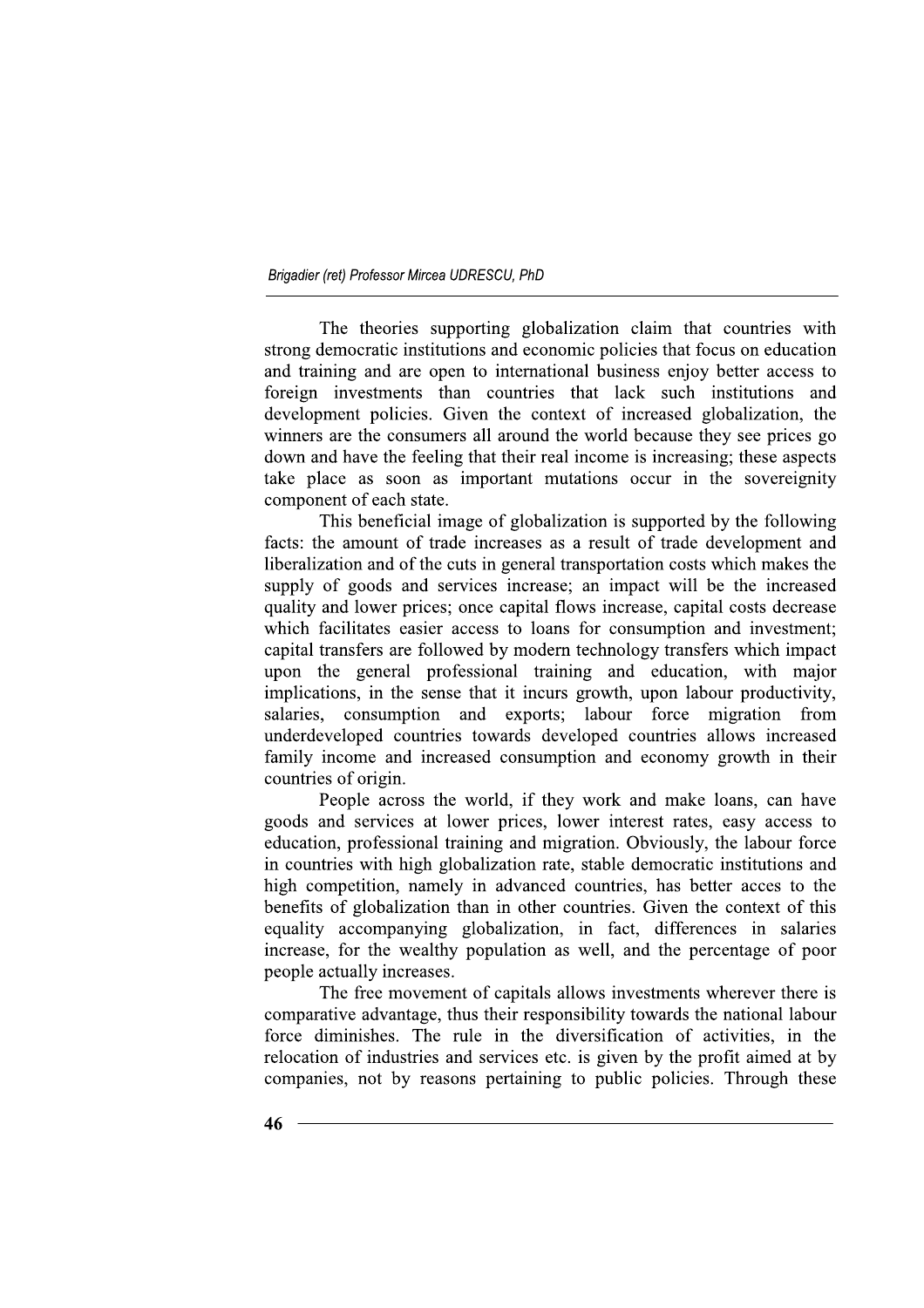actions, multinational companies diminish union actions requesting salary increase in the countries of origin and meet the need of higher salaries in underdeveloped countries. Thus, the labour force becomes more obedient, it can be disciplined strictly according to economic criteria, and the main objective will be to increase labour productivity and to maximize the profit of the global company.

Although the political economy looks like an elitist topic, meant for connaisseurs only, in everyday life economic policies that are well conceived can improve people's lives. To achieve that, states must adopt policies that should trigger economic growth and ensure at the same time an even distribution of this economic growth. For instance, privatization of companies makes them more efficient but becomes profitable only if the market is competitive and well regulated.

There are many examples all over the world that prove that imposing economic policies recommended by the IMF aimed at privatization and drastic reduction of social expenses did not lead to the results expected by the poor countries. However, "although everybody was dissatisfied with the suffering that usually accompanied the IMF programs, the IMF simply believed that it was part of the pain that countries should undergo on their path to a functional market economy and that the measures proposed by the organization would be alleviated in the long run. A little pain was obviously necessary but, in my opinion, the pain caused in the developing countries by the globalization process and development, in the way they went under the supervision of the IMF and other international economic organizations was much too big. The reaction against globalization was increasing because of the obvious damage caused in the developing countries by the policies adopted on ideological grounds and by inequities in international trade"[50].

Almost 50 years after its creation, the IMF has representativity problems because, instead of reducing the crises, the economic and financial crises became more frequent and deeper. Even more serious is the fact that "many IMF policies that imposed the premature liberalization of the capital market have contributed to global instability. When the crisis started in country, the IMF funds and programs not only did not stabilize the situation but also worsened it, in most cases, to the disadvantage of the poor. The IMF did not fulfil its initial mission to promote global stability and was not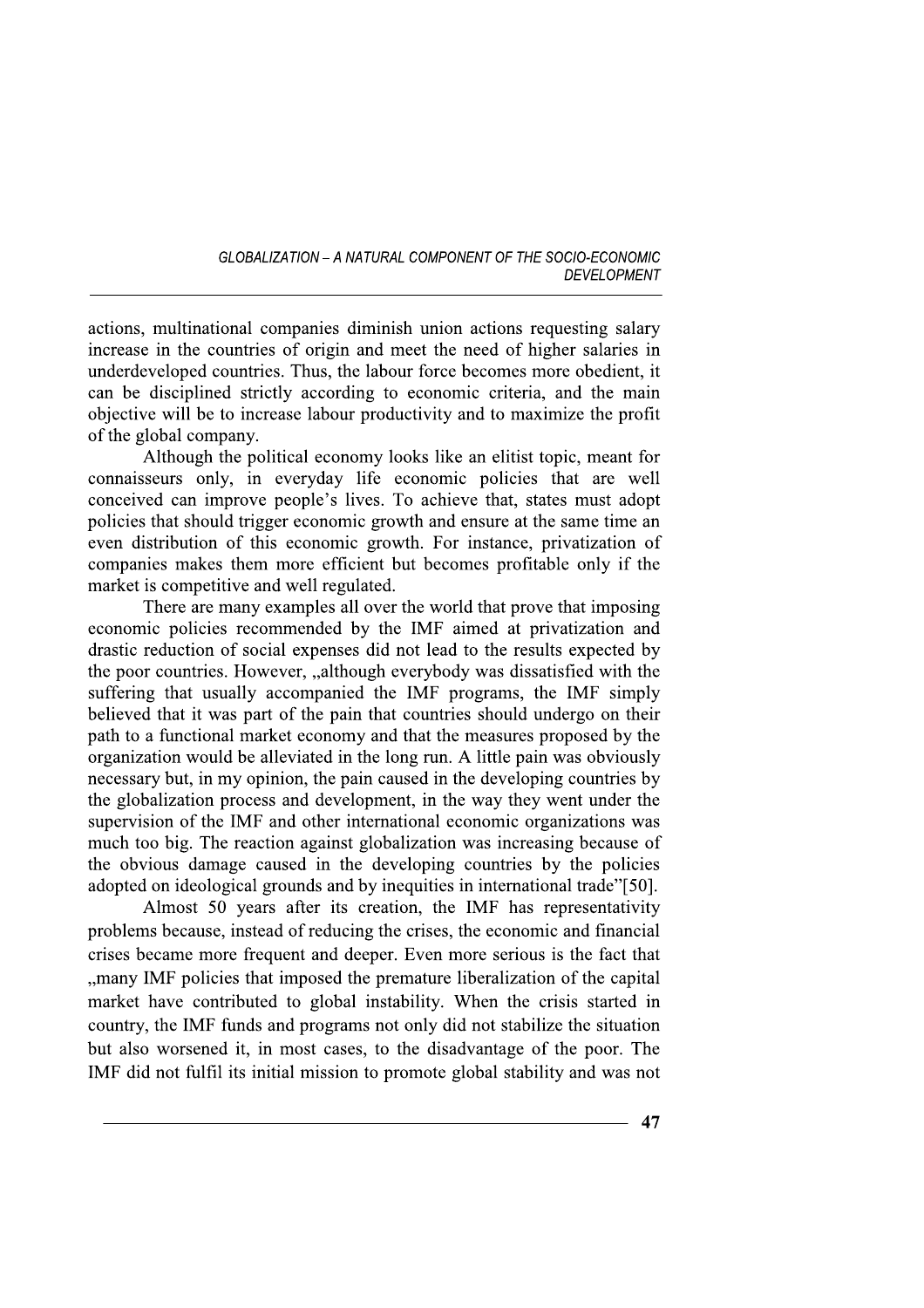more successful in the new missions either, like for instance the coordination of the transition process from Communism to the market economy in former Communist countries "[51].

The origin of all problems of the international institutions seems to be the morals of the leaders because it is the leaders who decide what institutions do, why they do what they do and what the states and the public institutions pertaining to them should do.

The first question mark regards the way in which the leaders of these international bodies are appointed. For instance, although the International Monetary Fund and the World Bank perform their activities mainly in developing and in poor countries, they are run only by representatives of rich countries. The head of the IMF is traditionally a European and the head of the WB is an American; they are appointed behind the closed doors which may mean that the respective institutions are not actually representatives of the nations they serve.

Some question marks regard those who represent countries in their talks with these international institutions. Thus, with the IMF, this role is played by the ministers of finance and governors of the central banks while with the WTO, the role is played by the trade ministers. Each minister, elected or appointed, sooner or later is involved in local business communities. Consequently, the leaders of the international institutions come mainly from rich countries and represent groups of financial and commercial interests from these countries, and the ministers of finance and trade reflect the concerns of the business communities of the countries they come from and not only. Consequently, the decisions of these institutions normally reflect, in many cases, the conceptions and the interests of those who make these decisions, the policies of the international economic institutions are too often subordinated to the commercial and financial interests of the dominant business communities.

The groups of interest in the advanced countries and in the countries requesting assistance reach agreements through international institutions but "for the peasants in the countries under development who struggle to pay the debts of their countries to the IMF or for the businessmen affected by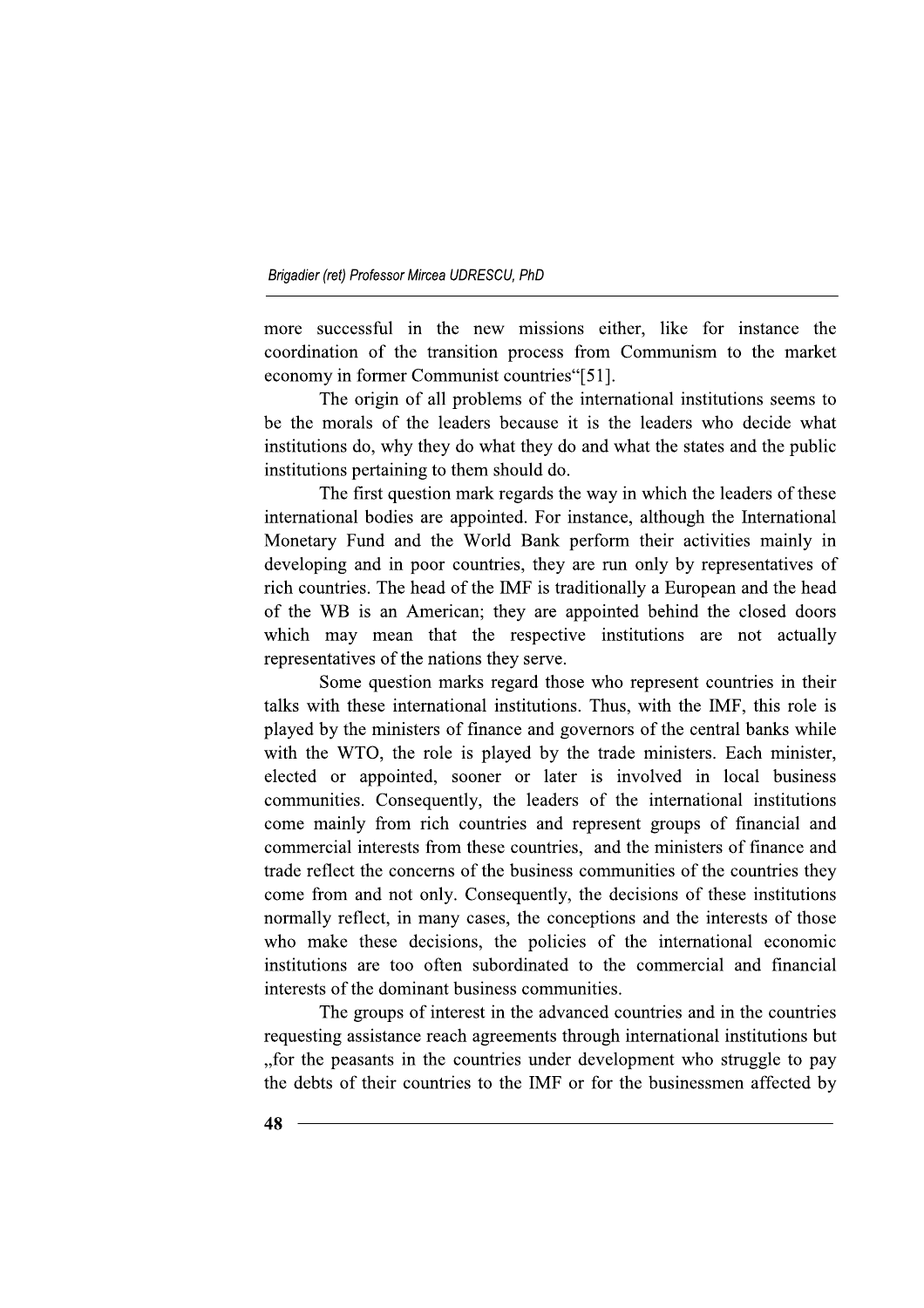high VATs enforced as a result of the insistence of the IMF, the current system managed by the IMF is a tax system without representation. The disappointment regarding the international system of globalization under the aegis of the IMF is increasing because the poor  $(...)$  enjoy less subsidies for fuel and food (...) and see AIDS spreading because of less expenditure with the healthcare systems as a result of the recommendations of the IMF, while families in developing countries are compelled to pay the tuition for their children within the so-called programs «to recover costs», and choose not to send their children to school any longer "[52].

Many years ago, Charlie Wilson, former president of General Motors and US Secretary of Defense, who stated that "what is good for General Motors is also good for the country", defined the symbol of the specific conception of American capitalism. The IMF in its turn seems to have a similar conception, strongly claiming that the financial community considers what is good for itself is also good for the world economy and for national economies, and therefore this is how they should act. These directives were successful in many cases but positive results have not been seen yet because the international financial community believes that what is in its own interest actually is directed againt it because the ideology dominated by the liberalization of the markets and of the capitals corrupt the judgements regarding the ways to solve problems of national economies.

Globalization gives workers from the advanced countries the chance to adapt themselves faster to a new scientific revolution, to become experts in high technology services, which can result into a relative increase in salaries. From this point of view, low qualified workers are forced to accept jobs with rather low productivity and lower salaries.

In general, most workers in developing countries hope to gain something as a result of globalization, in the sense that they could get rid of unemployment, could be hired according to their qualification, could avoid emigration because they would find more jobs in their countries of origin, etc. At the same time, workers in advanced countries hope their income would not diminish through preferential access to higher and higher technologies.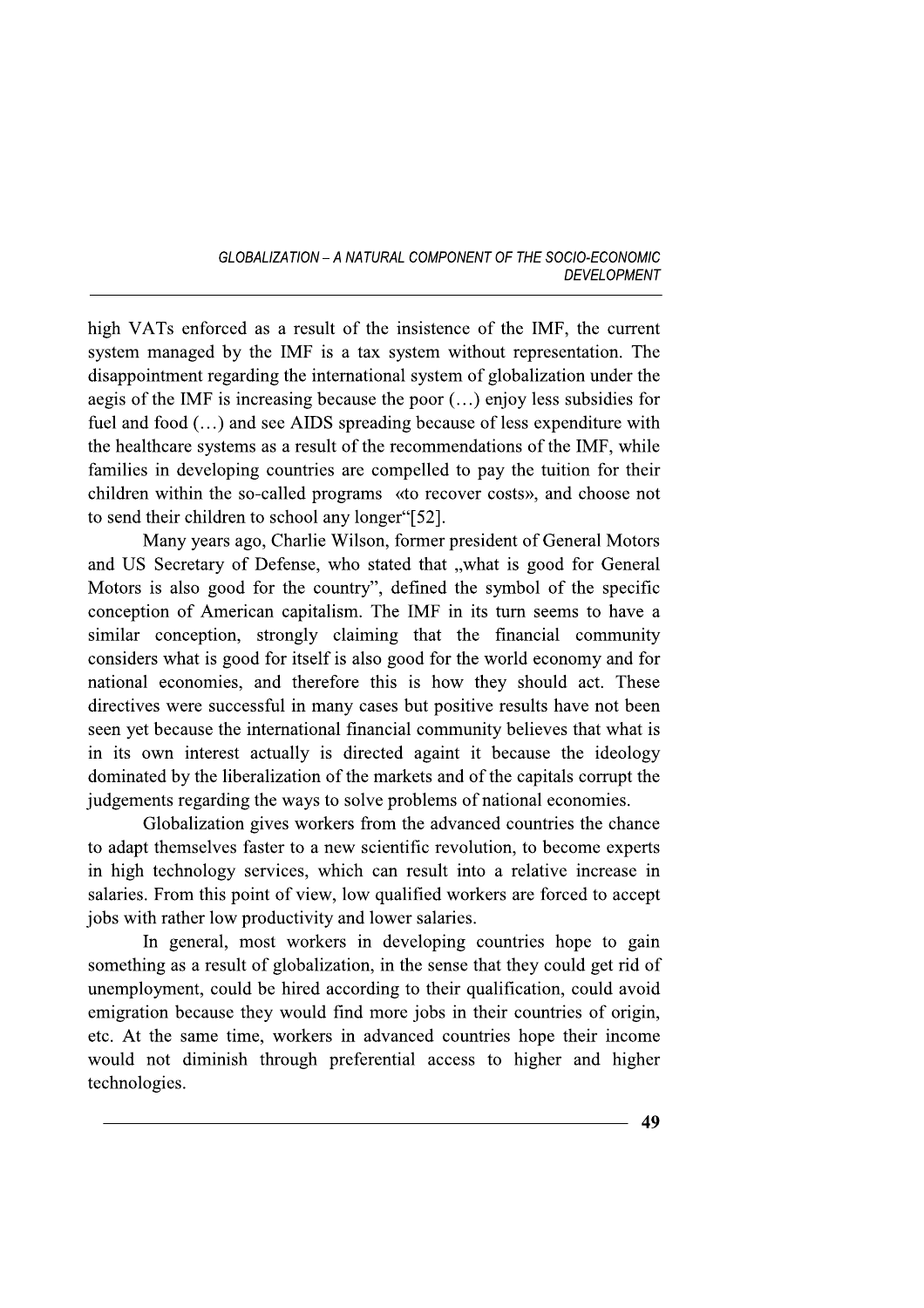The big challenge for our century is implacably to find ways to use the benefits of globalization and technological discoveries, to create institutons that should add value to the promises of globalization and to avoid huge global crises because, beyond any criticism, globalization is a multidirectional component that accompanies the economic and social life of mankind.



- 1 Cf. Dictionarul explicativ al limbii române, DEX, Academy Publishing House, 1975, p. 507.
- 2. Cf. Dr. ing. Cojocaru, George, Logistica-trecut, prezent și viitor, article, in Sisteme logistice nr. 3-4, September-October, 1991, p.6.
- 3. Cf. Korka Mihai, Concepte de logistică pentru o întreprindere a viitorului, article, Sisteme logistice no.1, July, 1991, p. 3.
- 4. Cf. Mic dictionar filozofic, Political Publishing House, Bucharest, 1973, p. 329.
- 5. Cf. Noveau Petit Larousse, Libraire Larousse, 1968, p.530.
- 6. Cf. Dictionarul englez- român, Academy Publishing House, Bucharest, 1974, p. 437.
- 7. Definitions Commitee of the American Marketing Association, 1948, Report, in Journal of Marketing, October, 1948, p. 202.
- 8. Rushton, Alan, Oxley, John, Handbook of Logistics and Distribution Management, Kogan Page, London, 1995, p. 7.
- 9. Cf. Bălan, Carmen, op. cit., p. 25-35.
- 10. Perrotin Roger, Le Marheting Achats. Strategies et Tactiques, Les Editions d'Organisation, Paris, p. 19-20.
- 11. Amalbert, Marie-Noëlle, Bareau, Jean, Jibard, Ginette, Economie d'entreprise, Edition Sirey, Paris, 1989, p. 207-208.